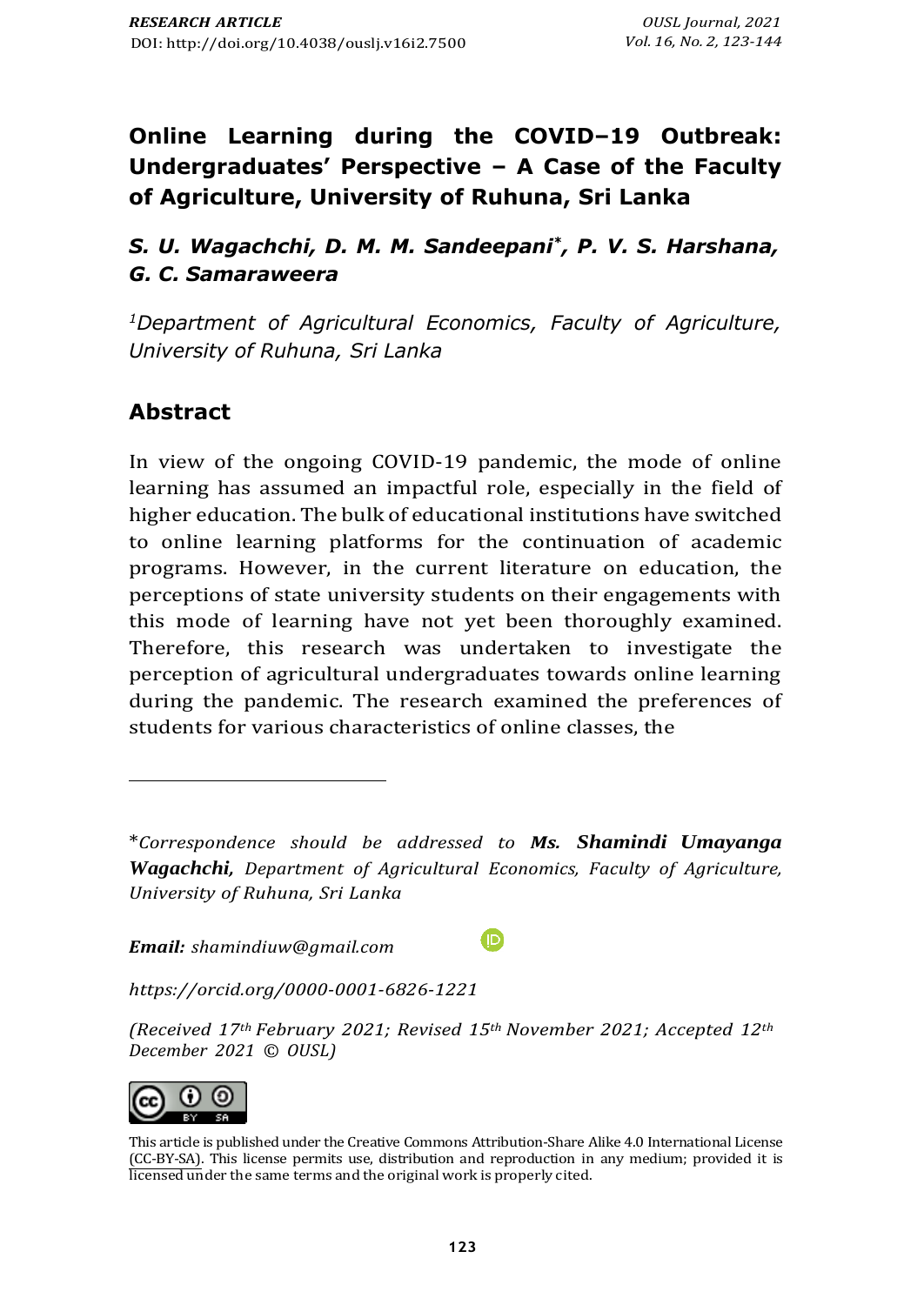perceptions of online learning and the benefits and disadvantages encountered by students engaged in online learning during the pandemic through an online survey of 334 students. Independent samples t-test revealed that there is a significant difference (t (332)  $= 2.120$ ,  $p = 0.035$ ) in the choice of the duration of online classes between male (M=3.55, SD=0.948) and female students (M=3.81, SD=0.913). Interestingly, results of the two-way ANOVA revealed that there is a statistically significant interaction between the effects of gender and academic year on students' interest in online learning, F  $(3, 326) = 3.788$ ,  $p = .011$ . However, the majority of the students (41 %) faced connectivity/Network issues as their main problem during online learning. The homogeneity of the student group and the subject area limits the generalization of the findings to the vast majority.The study results can play a key role in developing future online classrooms with effective learning experiences.

**Keywords:** COVID-19, Online learning, Undergraduates

# **Introduction**

### *COVID-19 and the Sri Lankan Education Sector*

The deadly virus COVID-19 was first detected in Wuhan, South China in November 2019 and dispersed across the globe swiftly. The 22 million population of Sri Lanka had to deal with many consequences that were brought about by the Corona virus. The workforce from public and private sectors, self-employed people, large migrant workforce, country's daily wagers, school children as well as university students were forced to stay at home or at their respective staying places due to the lockdown restrictions imposed by the government. Although the schools and universities had to be shut down, the Sri Lankan government did not allow students to shut down their education. Accordingly, students were encouraged to engage in online learning strictly adhering to self-distancing, in order to continue the academic calendars. Most interestingly, a gazette was released on the subject by the Sri Lankan government. In line with this, all the Vice Chancellors were informed by the University Grant Commission (UGC) to switch and adjust to online platforms of education by giving free access to online services for all university students and faculty members.

However the universities and other education institutes faced a bigger crisis to cover-up the predefined syllabi in a stipulated time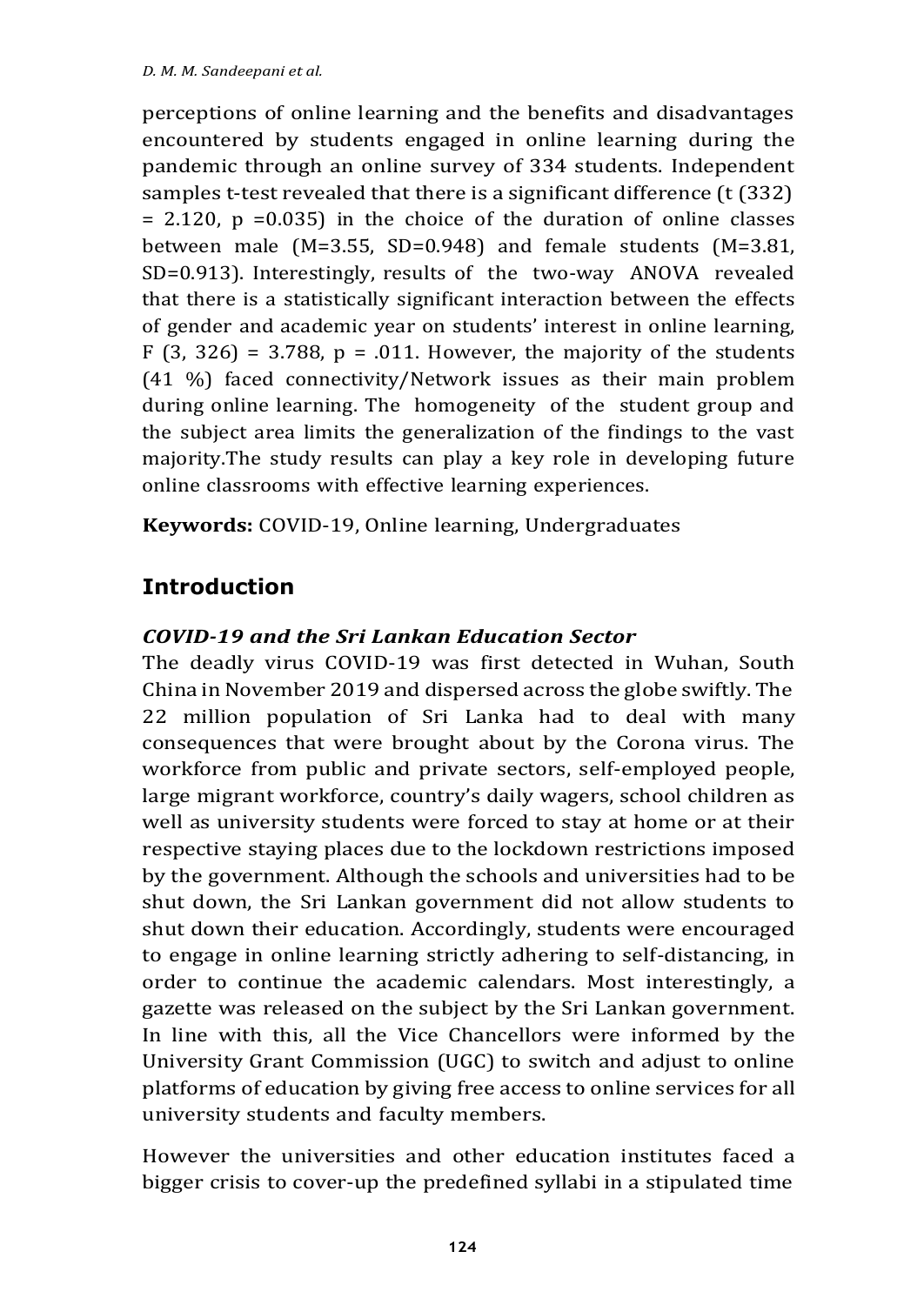frame to go on par with their respective academic calendars. Moreover, more than 100,000 students are studying in the national universities in Sri Lanka according to the UGC, and there accessibility to digital devices like smartphones and other applications have not yet identified with official surveys. On the other hand, for the purposes of entertainment and communication, students often use technology. They lacked experience in studying, creating and developing information using technology (Suraweera, 2020). Therefore, the COVID-19 pandemic was a huge eye-opener for most of the stakeholders in the education sector to come up with creative digital solutions and adapt to online platforms like Zoom, Microsoft Teams, and Google Classroom etc. for the teachinglearning process in a short period of time after shelving traditional face-to-face lectures in institutional-based classrooms. This sudden shift of teaching (and learning) from a one mode of dissemination to another make it imperative to study the student perception of online learning in order to evaluate the system for better outcomes. Hence, this the online survey which was carried out to explore the perception and preferences of the undergraduates of Agriculture towards online learning and the attributes related to online classrooms. The study will be helpful in designing future online classes with a productive and effective learning environment.

This research study was conducted to achieve the following objectives:

1. To study the perception of university studentsduring the COVID-19 pandemic towards different attributes of online learning.

2. To explore students' perception towards online learning during the COVID- 19 pandemic.

3. To examine the constraints faced by students while adopting online learning during COVID-19.

## **Review of Literature**

#### *Different Approaches to Online Learning*

According to Bączek & Wożakowska-Kapłon (2020), two different approaches were used in online education to deliver the contents of course module to university students. The primary mode used by educators is the self-directed learning approach, which allows the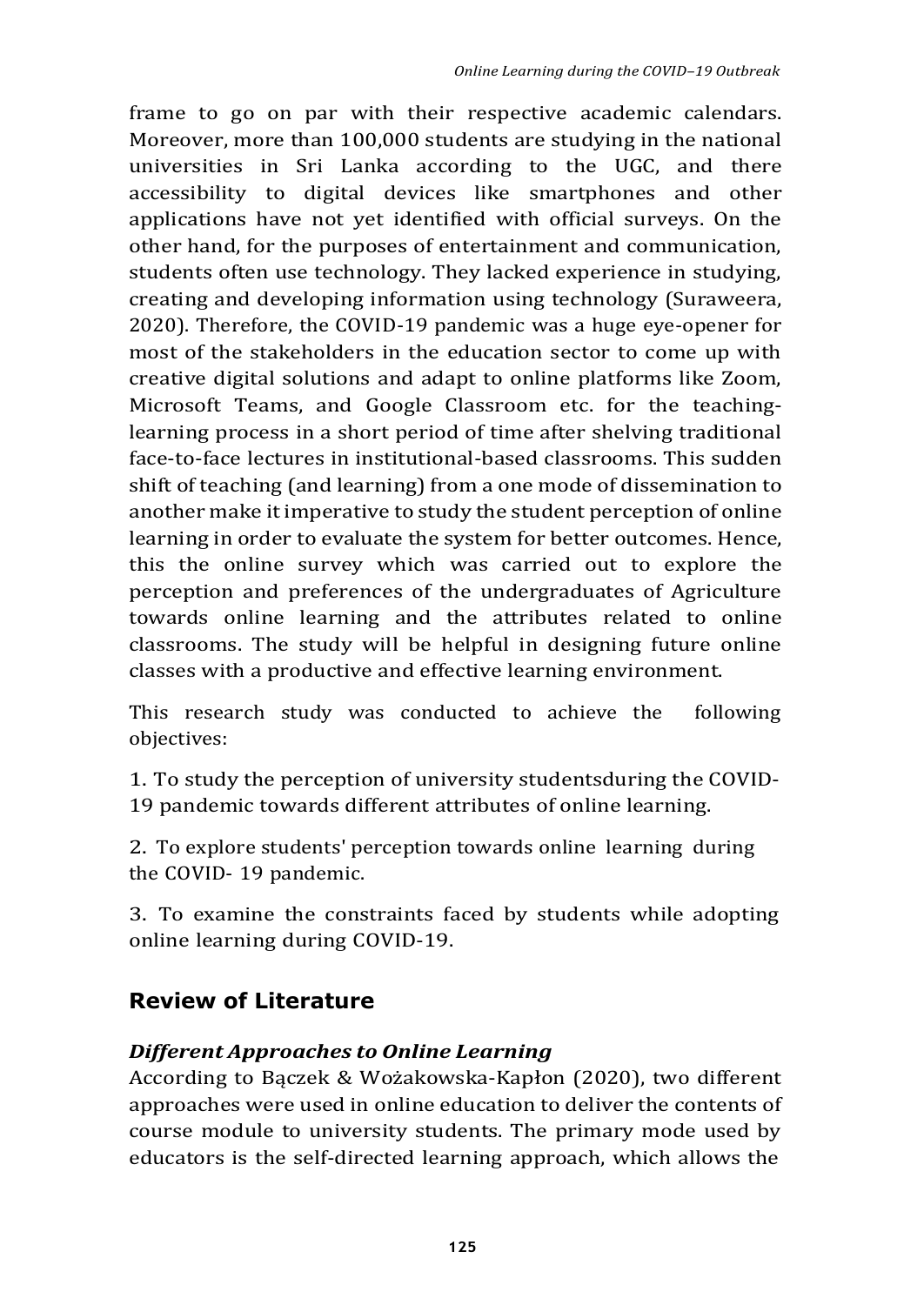students to cope with their learning activities independently. Through instructor-led learning, educators facilitate the study resources and explanations through electronic learning.According to the University of Fordham website, there are three different types of online learning. One is asynchronous online learning where teaching and learning do not happen in real-time. The content and the tasks are provided earlier and students are given a time period to complete course work and exams. Teacher-student interaction typically takes place via message boards, blogs and wikis. Hence there is no meeting time for classes and students with time constraints or busy schedules would find asynchronous online learning advantageous. The second type is synchronous online learning. The teacher and all enrolled students are expected to communicate concurrently online with these types of platforms. Participants communicate through email, video or audio chat, similar in some respects to a webinar. Synchronous learning environments allow students in real-time to take part in a course from a distance. The third option is hybrid learning. Hybrid learning environments allow a blended mix including in-person and online interaction. Hybrid learning allows students and instructors to usually meet multiple times in person during a semester and provide computer-based contact between those face-to-face sessions.

#### *Benefits and Drawbacks of Online Learning*

Electronic learning is a feasible and cheap method that is used to improve the quality of university education during the pandemic situation. (Agarwal & amp; Kaushik, 2020). A recent finding by Bączek et al., 2020 disclosed that online education increased the convenience of learning during the COVID-19 pandemic period as the students can easily access the learning resources at anytime and from anywhere. The flexible nature of online learning is emphasized by several other researchers as the main strength of online learning (Chizmar & Walbert, 1999; Petrides, 2002; 2003; Kim et al. 2005). Moreover, the study materials can be delivered quickly and they can be easily standardized and updated. Introductions given through videos are more prominent in teaching practical skills rather than utilizing text-based resources. By engaging in electronic learning, students can be engaged in their learning continuously while improving their IT literacy. Additionally, online learning can cut the cost of accommodation due to the students' ability to learn at a convenient location. It also leads to the reduction of transport cost and the lack of carbon dioxide emission leads to low air pollution.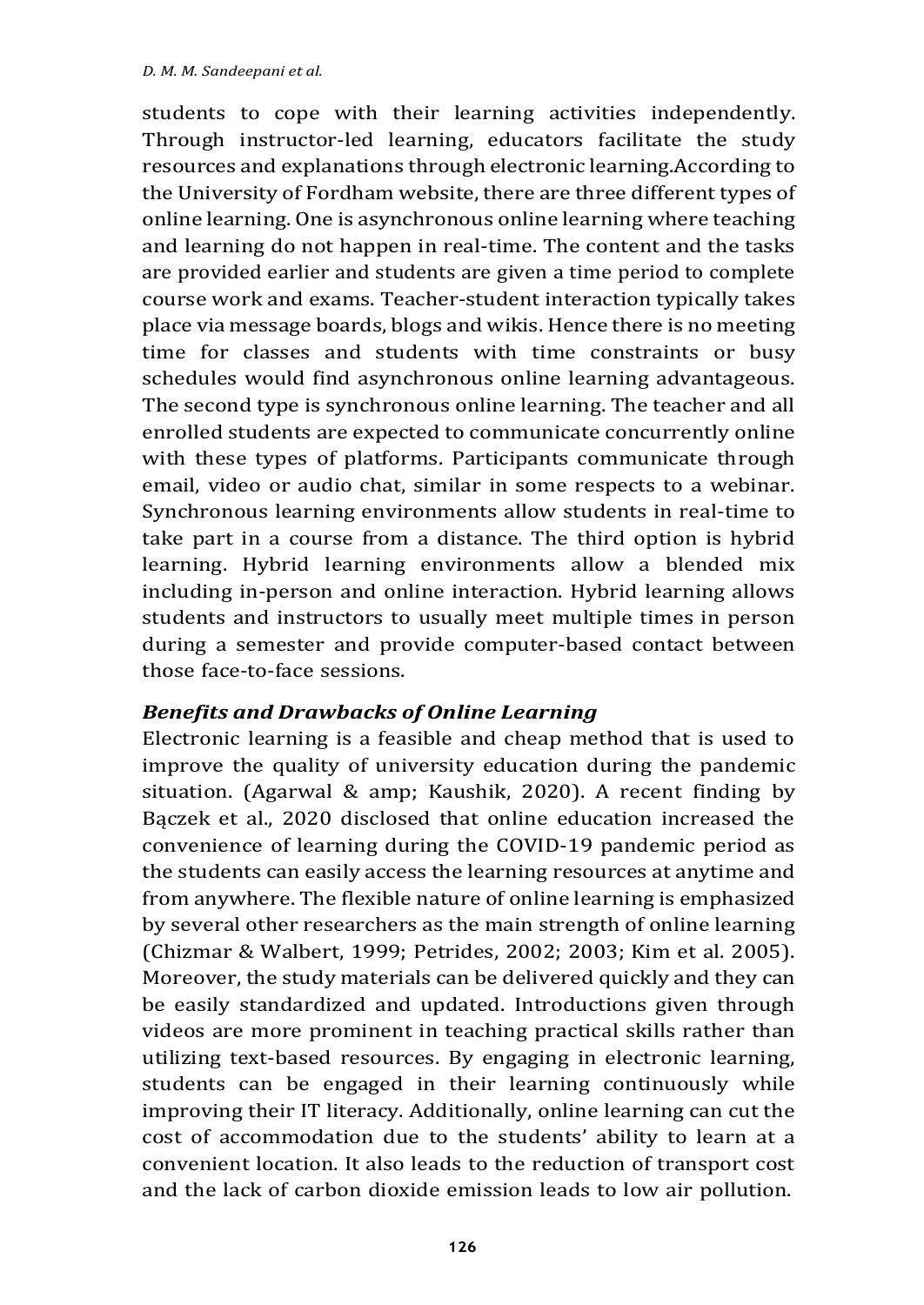Therefore the success of an online classroom depends on many significant factors such as using advanced technologies, well preparation of instructors, well-designed course structure (Sun and Chen, 2016).

The success of online education may heavily depend on the readily available and strong internet connection and proper IT skills. Availability of these requirements cannot be guaranteed from all the participants. Another critical issue of online learning is the cost of an effective internet connection. Even though some students have the ability to understand a given guidance via an online medium quickly and easily, some students need more instructions from their lecturers. Therefore, these students miss the direct explanations and communication within the conventional classroom which might reduce their learning opportunities. (Agung & amp; Surtikanti, 2020). Online classes also have time limitations for learners who have troubles with self-discipline. Online education drives students to social isolation that will discourage their social competencies and learning skills. (Bączek et al., 2020)

*Online learning during the COVID-19 Pandemic in Sri Lankan*

During COVID-19 pandemic, LEARN's (Lanka Education and Research Network) position as an internet service provider enabled the whitelisting of university web servers for access to online tertiary education. According to a report made by the Asian Development Bank (ADB Brief, 2020) 13 million activities (e.g., accessing reading materials, following lecture slides, taking online quizzes) were done by university students as well as lecturers by August 23, 2020.This approach benefited both students and lecturers greatly. This report further described that about 87 per cent of university students from the agriculture field had engaged in online learning during the COVID-19 pandemic. This is a positive sign in continuing online learning for agriculture students.

# **Methodology**

### *Participants*

The present study focused on the undergraduates' perception of online learning during the COVID-19 outbreak. Hence the undergraduates of the Faculty of Agriculture, The University of Ruhuna were selected as the respondents of the study where their academic curriculum ranges from social sciences to life sciences and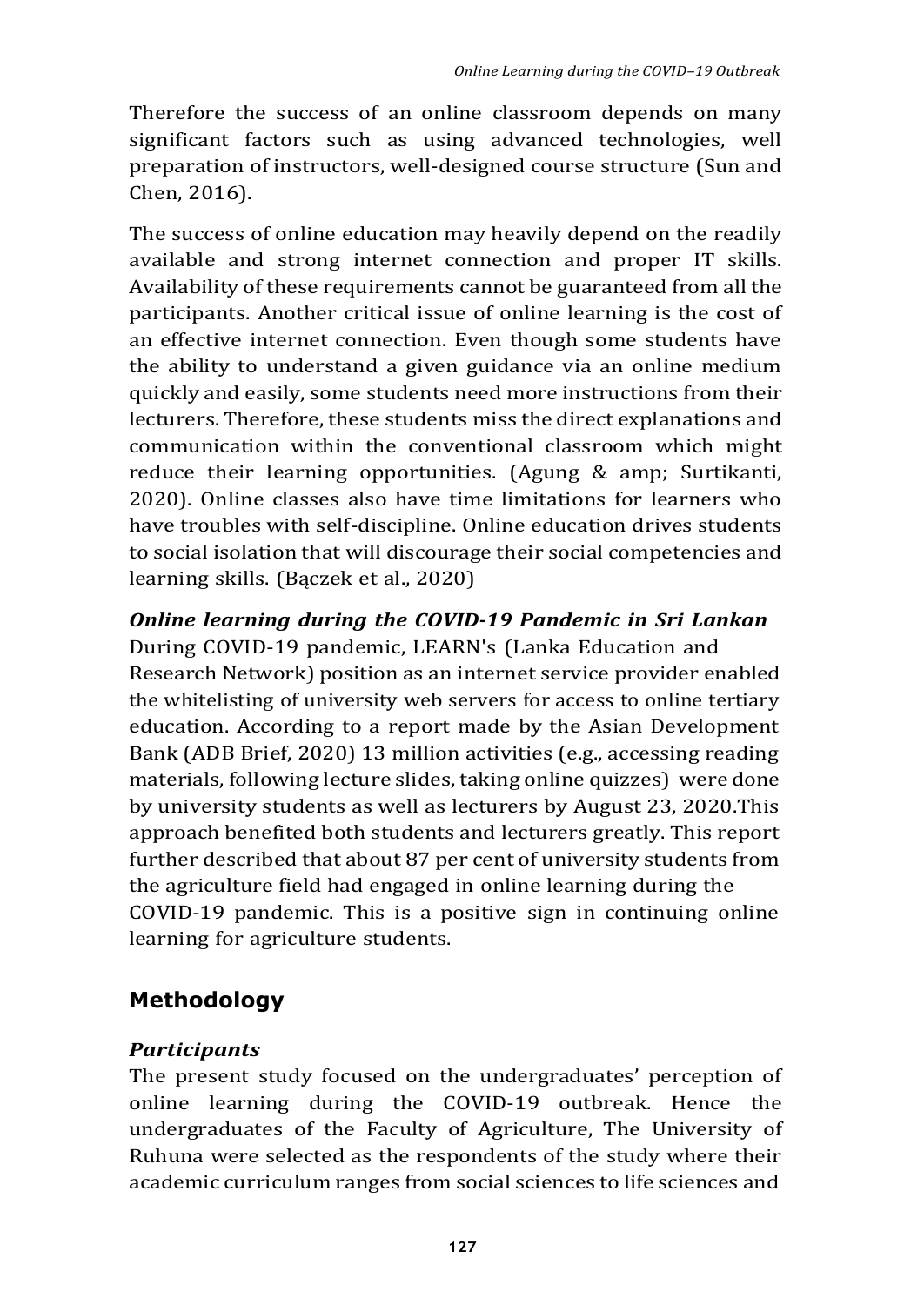their practical components range from lab to land. Furthermore, the participants were from three different degree programmes: BSc. Agriculture Resource Management and Technology, BSc. Agribusiness Management and BSc. Green Technology, and from four different academic years. Altogether 334 undergraduates participated in the research study.

#### *Procedure*

Initial the questionnaire was prepared with the help of a literature survey and pre-testing was done with five respondents and their feedback was considered in designing the final questionnaire. To assess the demographic features of the undergraduates the questionnaire was designed to assess preferences and perception of undergraduates towards online learning and digital devices and technical aids used in online learning. Furthermore, the advantages and drawbacks faced by the undergraduates during the pandemic when engaging in online learning were also assessed. The link for the Google form was sent to all the students of the faculty via their academic emails. The link was disabled after 14 days of circulation and 334 responses were obtained from three different degree programs and four different academic years at end of the process. Secondary data were collected from research paper articles, annual reports from the department of census and statistics, newspaper articles, UGC and other web sites etc.

#### *Data Analysis*

Data Analysis was done using the SPSS software. Descriptive statistics were used to analyze the students' perception of different attributes of online learning. A two-way ANOVA was conducted to examine the effect of gender and academic year on the perception of students for online learning. Descriptive statistics and independentsample t-test were used to analyze the students' perception of the benefits of online learning. Students' satisfaction towards online learning and the drawbacks they faced during online learning were assessed using descriptive statistics.

## **Results and Discussion**

#### *Demographic Details of the Respondents*

Considering the majority of the sample comprised of females who were 80 percent, the males accounted for 20 percent of the sample. Taking the degree programme into account, 51 percent of the sample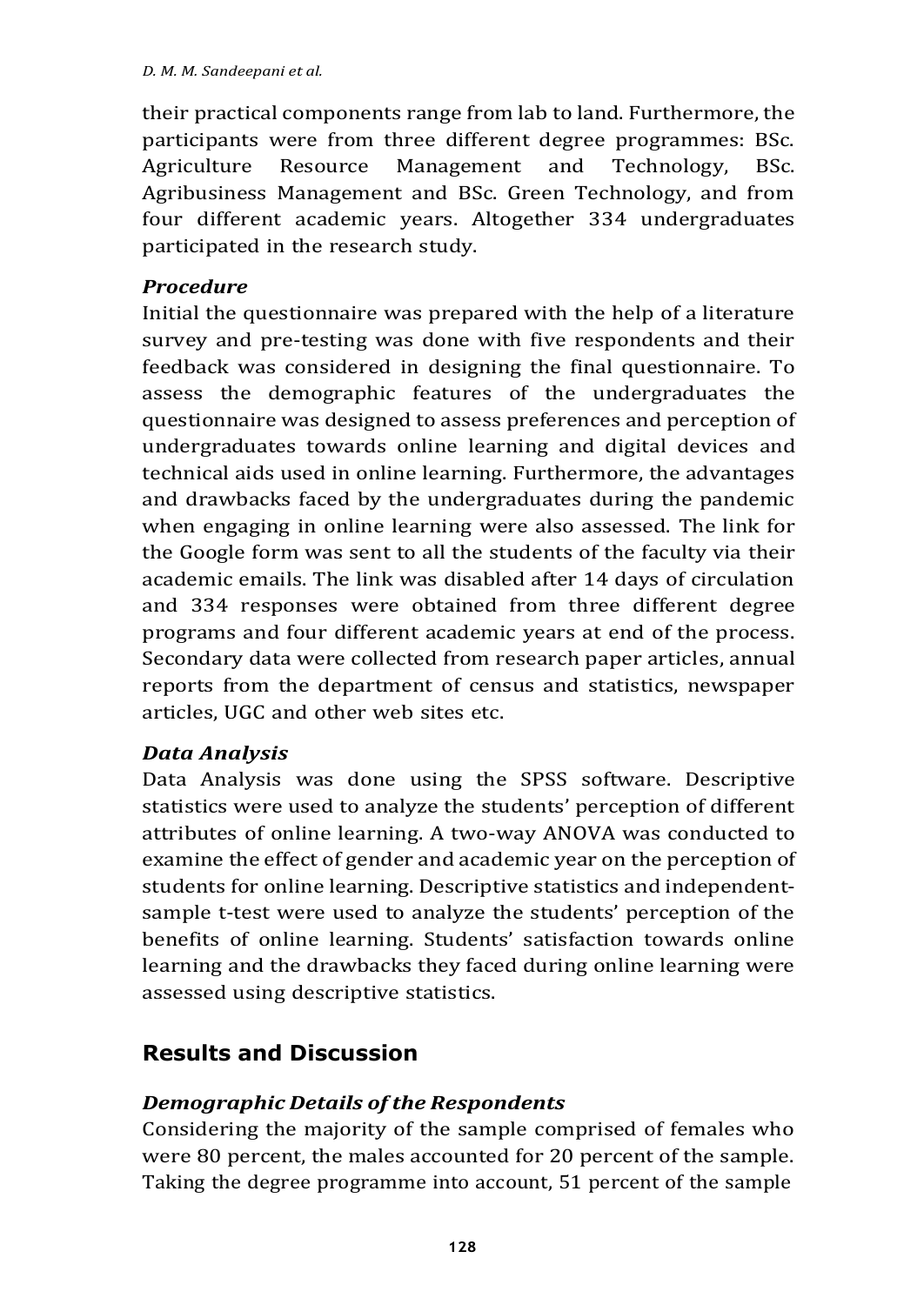comprised of undergraduates of the BSc. Agriculture Resource Management and Technology degree programme. The BSc Agribusiness Management Degree programme accounted for 36 percent of the respondents whereas the lowest number of respondents were from BSc. Green Technology degree programme (13 percent). Majority of the respondents were from the first year and they represented 42 percent of the sample. The second-year students represented 24 percent of the sample whereas third-year students accounted for 19 percent. The lowest respondents were from the final year and represented 15 percent of the total respondents. Average monthly income of the respondents' families was Rs. 41,060.

#### **Table 1.**

| Variable      | Categories              | Percentage (%) |
|---------------|-------------------------|----------------|
| Sex           | Male                    | 20             |
|               | Female                  | 80             |
| Degree        | <b>BSc.</b> Agriculture | 51             |
|               | Resource                |                |
|               | Management and          |                |
|               | Technology              |                |
|               | (AT)                    |                |
|               | <b>BSc Agribusiness</b> | 36             |
|               | Management              |                |
|               | (AB)                    |                |
|               | BSc. Green              | 13             |
|               | Technology              |                |
|               | (GT)                    |                |
| Academic Year | 1 <sup>st</sup> Year    | 42             |
|               | 2 <sup>nd</sup> Year    | 24             |
|               | 3rd Year                | 19             |
|               | <b>Final Year</b>       | 15             |

*Demographic details of the respondents.*

#### *Objective 1*

To understand the perceptions of university students towards different attributes of online learning during the COVID19 pandemic.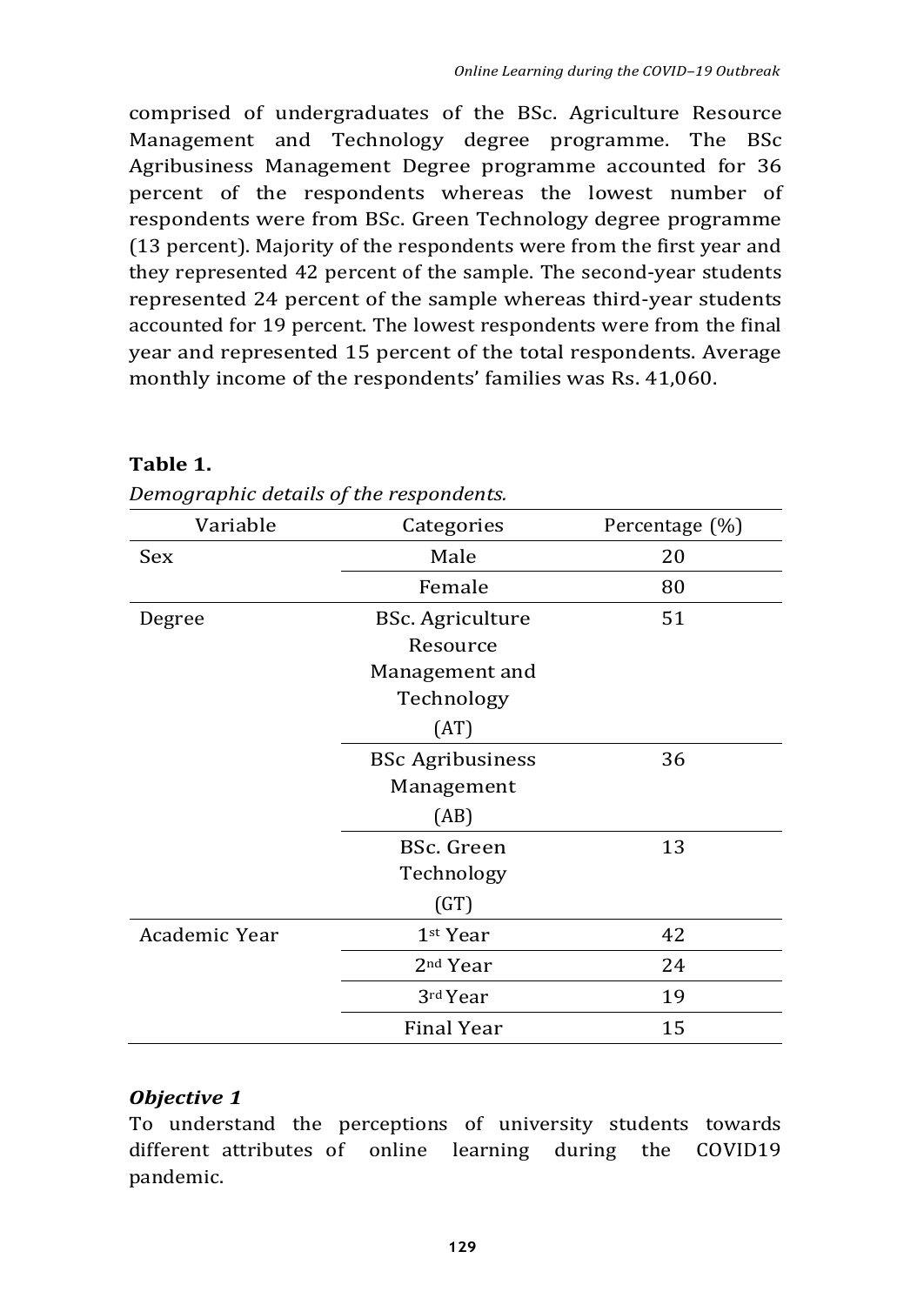#### *Attendance in Online Classes during the Pandemic*

98 percent of the respondents have attended online classes during the outbreak and only 2 percent of the sample did not attend classes (Figure 1). Those who attended allocated an average of 16.7 hours per week on online learning. Lack of internet facilities in the village/area and lack of a suitable mindset for a continuous learning engagement via the online mode were the main reasons that were highlighted by the students for not attending online classes during the pandemic.



**Figure 1.** *Attendance in online classes during the pandemic*

#### *Technical Facilities used for Online Learning*

Majority of the respondents used mobile data as their main source of internet and it accounted for 63.8 percent of the sample. 20.4 percent of the respondents used both Wi-Fi and mobile data for their internet sourcing purposes. However, only 12.3 percent of the respondents have used their own Wi-Fi facility to browse the internet. Majority of the students accounting for 56 percent of the respondents ranked the laptop as their first choice of the devices used in online learning. However, our analysis proved that though the laptop was their first choice the majority of the respondents have actually used their mobile phones to engage in online learning accounting for 74 percent of the sample. 31.7 percent of respondents' ranked mobile phone as their first choice to engage in online learning. According to our results, although the laptop was ranked by the majority as their first choice, only 23.3 percent of the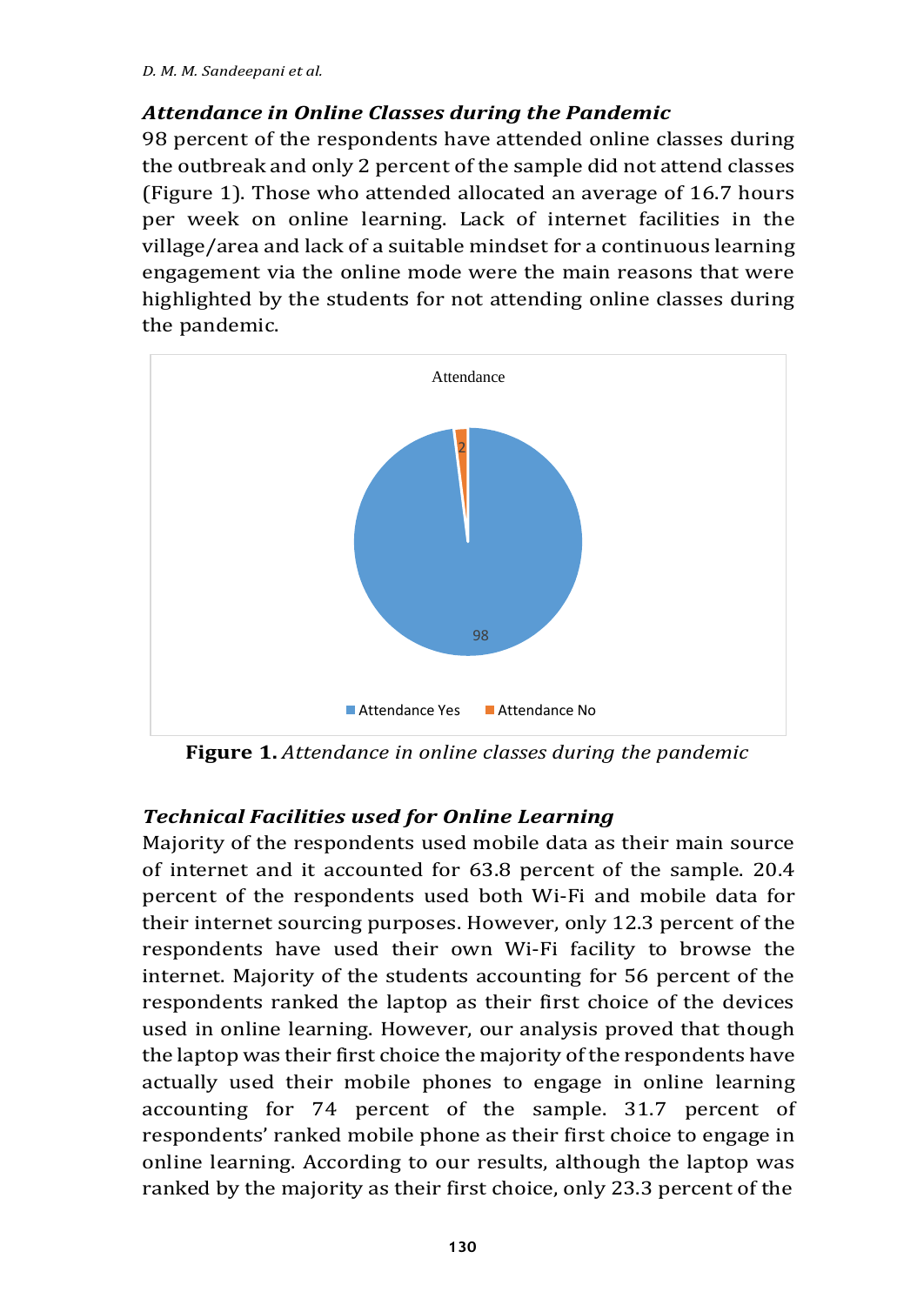respondents have actually used it as their device to engage in online learning. This may be due to the problem of financial resources to purchase/hire IT devices. 2.1 percent of the respondents used tablets and only 0.6 percent of the respondents used domestic computers to engage in online learning (Table 2).

| Technical facilities used for online learning. |                  |                |
|------------------------------------------------|------------------|----------------|
| Variable                                       | Categories       | Percentage (%) |
| Source of internet                             | Mobile data      | 63.8           |
|                                                | Wi-Fi            | 12.3           |
|                                                | Wi-Fi and Mobile | 20.4           |
|                                                | data             |                |
|                                                | Free internet    | 3.3            |
|                                                | sources from     |                |
|                                                | government       |                |
|                                                | Other            | 0.3            |
| Device (Preference)                            | Laptop           | 56.3           |
|                                                | Mobile phone     | 31.7           |
|                                                | Desktop          | 1.8            |
|                                                | Tablet           | 4.8            |
|                                                | Other            | 0.6            |
| Device (Actually                               | Mobile phone     | 74             |
| used)                                          | Laptop           | 23.3           |
|                                                | Desktop          | 0.6            |
|                                                | Tablet           | 2.1            |

### **Table 2.**

#### *Structure and Learning Materials of Online Classes*

Table 3 depicts the structure and learning materials of online classes. Online classes with only theory lessons were ranked as the first choice of class type by the majority of the students accounting for 62.6 percent of the sample. Only 26.6 percent ranked online classes with both theory and practical lessons as their first choice of class type.

The majority of the respondents preferred having live online classes that can be recorded, which accounted for 51.8 percent of the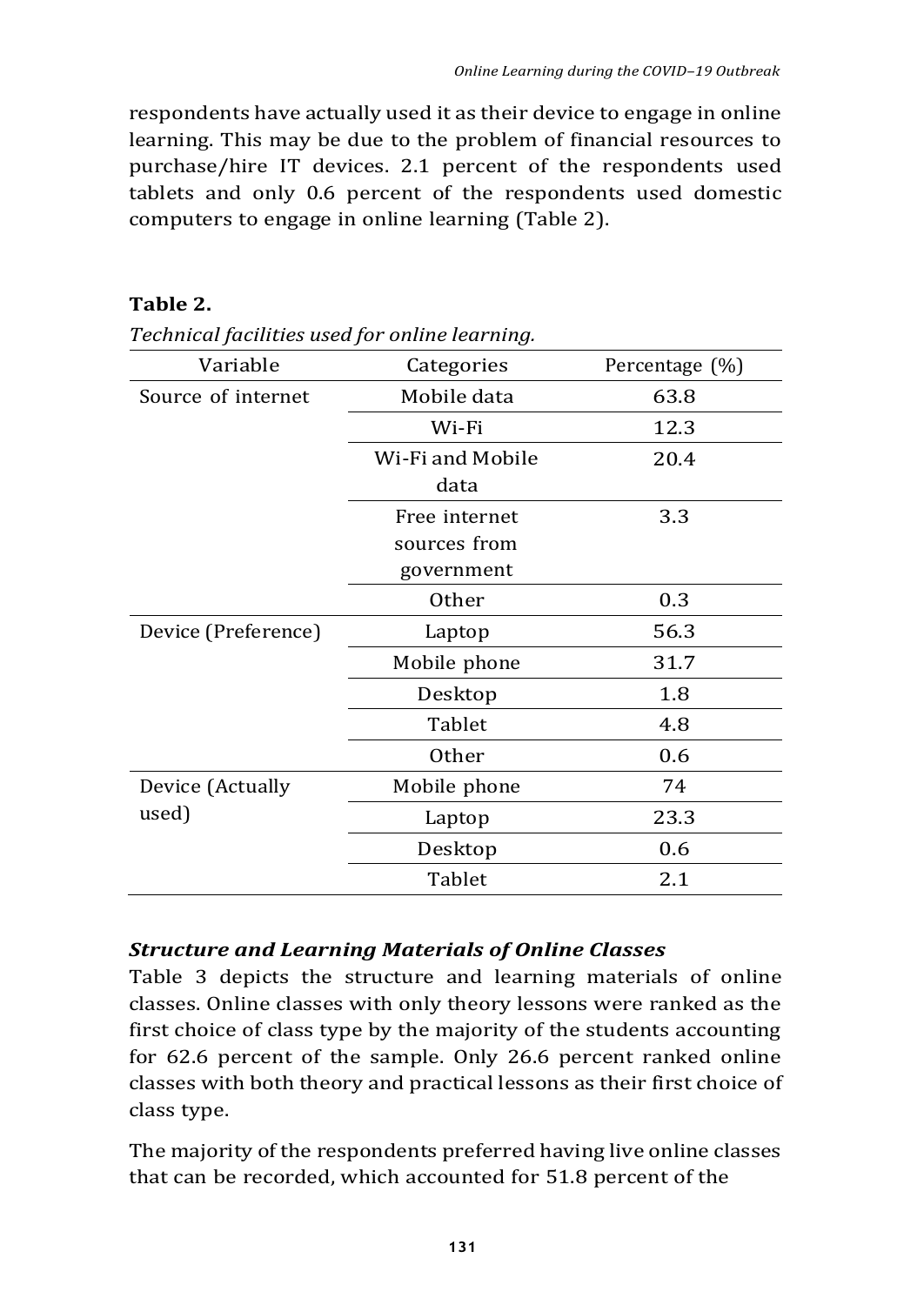sample whereas another 22.8 percent selected only live classes. 20.7 percent of the respondents wanted, recorded classes to be uploaded to the (Learning Management System) LMS without having live classes.

Regarding the nature of the course material majority of the respondents accounting for 78.4 percent of the respondents wanted video content with reading materials to be uploaded to the LMS. 15 percent of the respondents wanted only reading material to be uploaded to the LMS.

Considering the nature of the video content of online classes, 77.5 percent of the respondents wanted both PowerPoint presentation and whiteboard as their video content of online learning. However only 21.3 percent of respondents wanted only PowerPoint presentation and the lowest number of respondents wanted (0.3 percent) only the whiteboard.

| Variable          | Categories                                | Percentage $(\%)$ |
|-------------------|-------------------------------------------|-------------------|
| Online class type | Only theory lessons                       | 62.6              |
|                   | Both theory and                           | 26.6              |
|                   | practical lessons                         |                   |
|                   | Giving quiz and                           | 4.5               |
|                   | assignments without                       |                   |
|                   | conducting online                         |                   |
|                   | classes                                   |                   |
|                   | Only practical                            | 0.9               |
|                   | lessons                                   |                   |
|                   | Other                                     | 0.6               |
|                   | Online class format Live classes that can | 51.8              |
|                   | be recorded                               |                   |

**Table 3.** *Structure and Learning Materials of Online Classes.*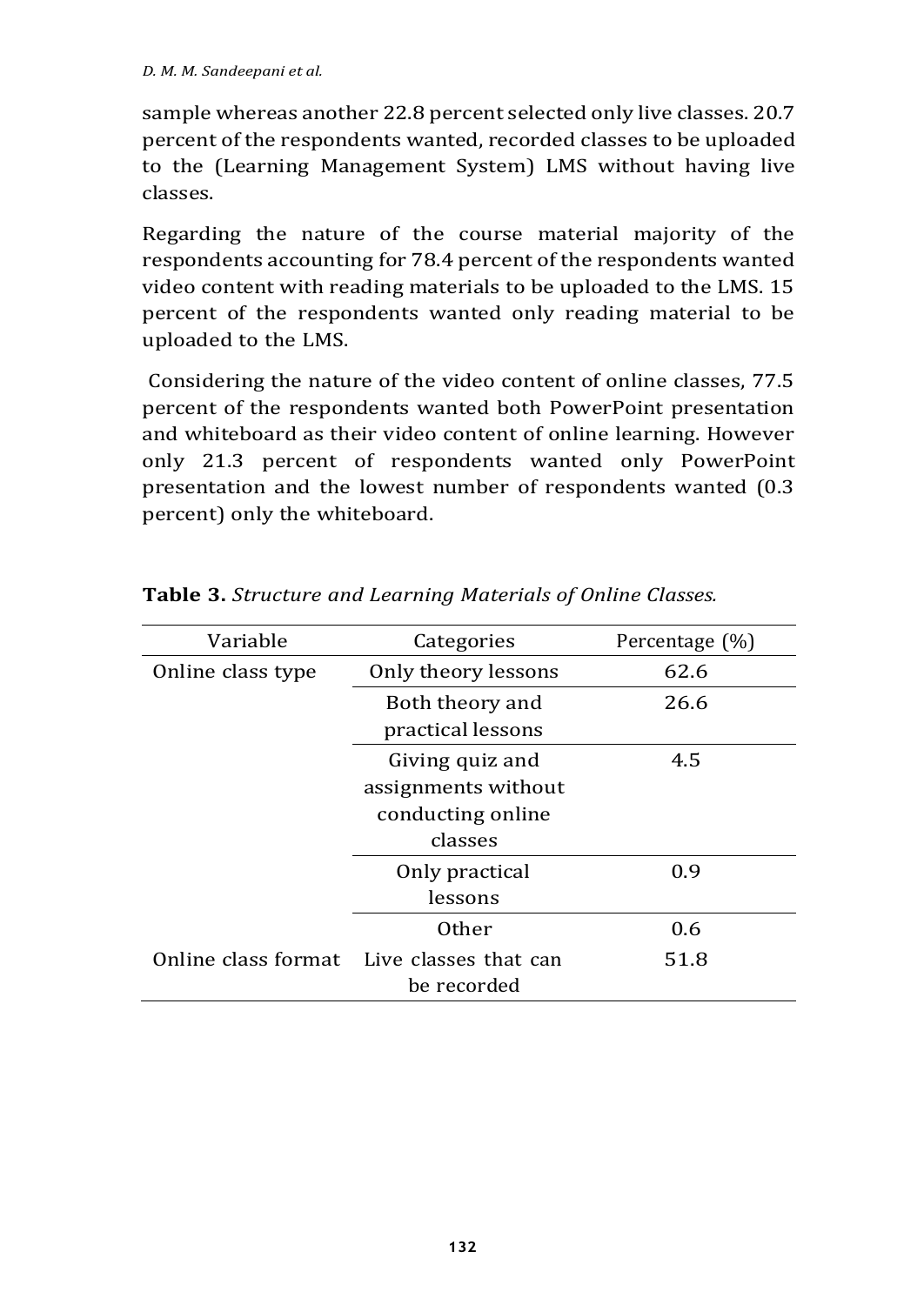|  | Online Learning during the COVID-19 Outbreak |
|--|----------------------------------------------|
|--|----------------------------------------------|

|                     | Live classes only      | 22.8 |
|---------------------|------------------------|------|
|                     | Recorded classes to    | 20.7 |
|                     | be uploaded to the     |      |
|                     | LMS without having     |      |
|                     | live classes.          |      |
|                     | Reading materials to   | 3.9  |
|                     | be sent to without     |      |
|                     | conducting online      |      |
|                     | classes.               |      |
|                     | Other                  | 0.9  |
| Nature of the       | Video content with     | 78.4 |
| course material     | reading materials to   |      |
|                     | be uploaded to the     |      |
|                     | <b>LMS</b>             |      |
|                     | Only reading           | 15   |
|                     | material to be         |      |
|                     | uploaded to the LMS    |      |
|                     | Only video content to  | 2.4  |
|                     | be uploaded to the     |      |
|                     | <b>LMS</b>             |      |
|                     | Only video content to  | 2.7  |
|                     | be uploaded to the     |      |
|                     | YouTube                |      |
|                     | Any other              | 1.5  |
| Nature of the video | <b>Both PowerPoint</b> | 77.5 |
| content of online   | presentation and       |      |
| classes             | whiteboard             |      |
|                     | <b>Only PowerPoint</b> | 21.3 |
|                     | presentation           |      |
|                     | Only whiteboard.       | 0.3  |
|                     | Any other              | 0.9  |

#### *Frequency and Time Attributes of Conducting Online Classes*

Table 4 summarizes the results of thefrequency and time attributes of conducting online classes. According to the results revealed by the study majority of the respondents, accounting for 41 percent of the sample, preferred having online classes as per the schedule to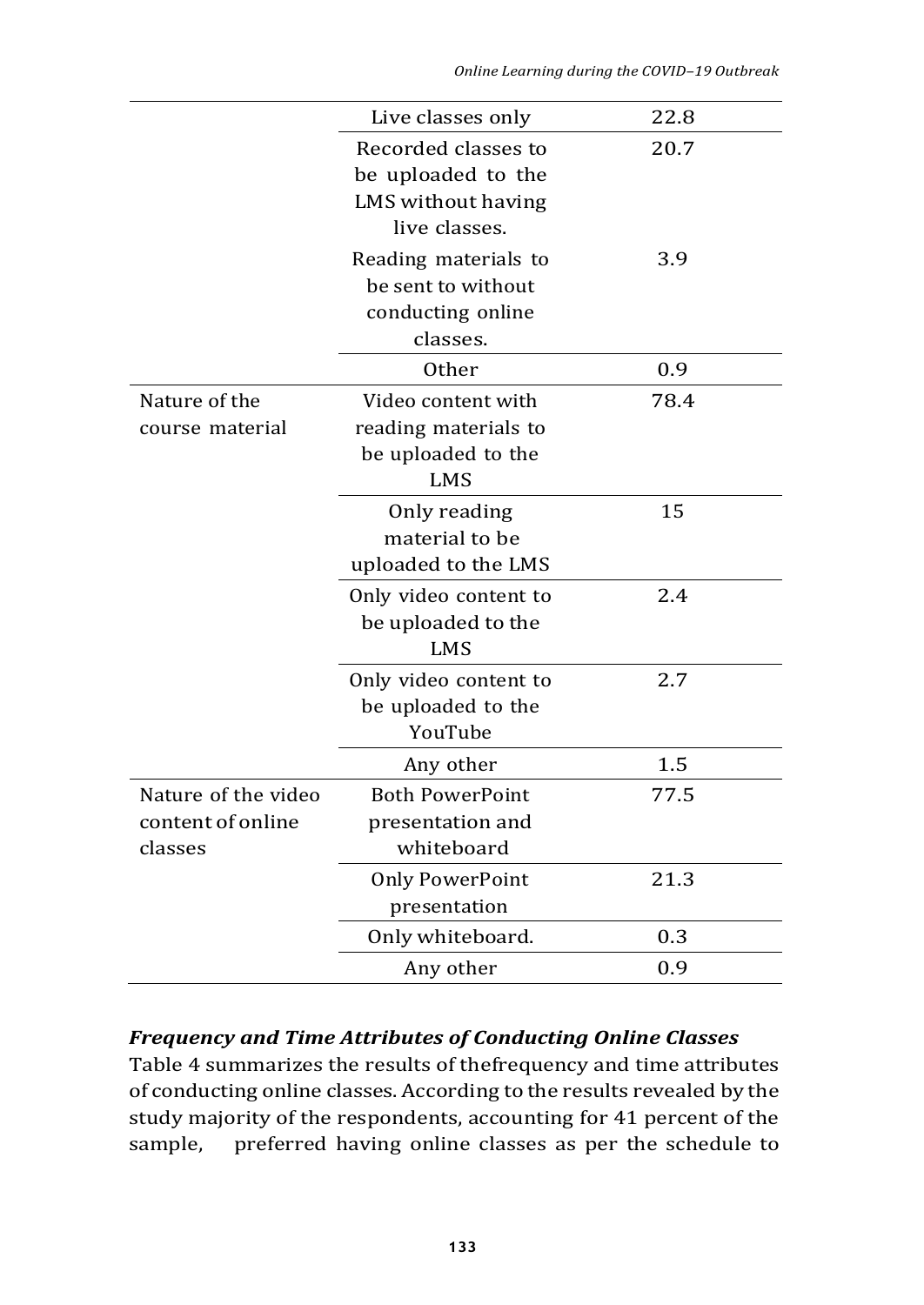complete the semester. 25.7 percent chose alternate days as their most preferred frequency to conduct online classes.

Considering the time of conducting online classes different attributes were assessed in this study. The majority of the respondents, accounting to 87.4 percent of the sample, wanted their online classes to be held on weekdays whereas only 12.6 percent of the respondents wanted the classes held on the weekend.

Late morning was the most preferred time of the day (49.4 percent) to conduct online classes as selected by a majority of the respondents. 37.1 percent, 6.9 percent and 4.5 percent, of the respondents, have chosen early morning, evening and night respectively as their most preferred time of the day to conduct online classes. The lowest number of respondents (2.1 percent) have chosen the afternoon as their favorite time of the day to conduct online classes.

Most preferred time slot to conduct online classes for both theory sessions and practical session was 8-10 am as selected by the majority of the respondents accounting for 54.5 percent and 47.3 percent of the respondents respectively.

1.5 hours was selected as the best duration for an online class by the majority of the respondents (38 percent).However independent samples t-test revealed that there is a significant difference (t (332)  $= 2.120$ ,  $p = 0.035$  in the choice of the duration of online classes between male (M=3.55, SD=0.948) and female students (M=3.81, SD=0.913). 31.7 percent of the respondents also selected 1 hour as their most preferred duration for an online class. A break of 15 minutes between online classes was preferred by the majority of respondents (29 percent).The majority (48.5%) wanted to spend 2-4 hours on online classes per day.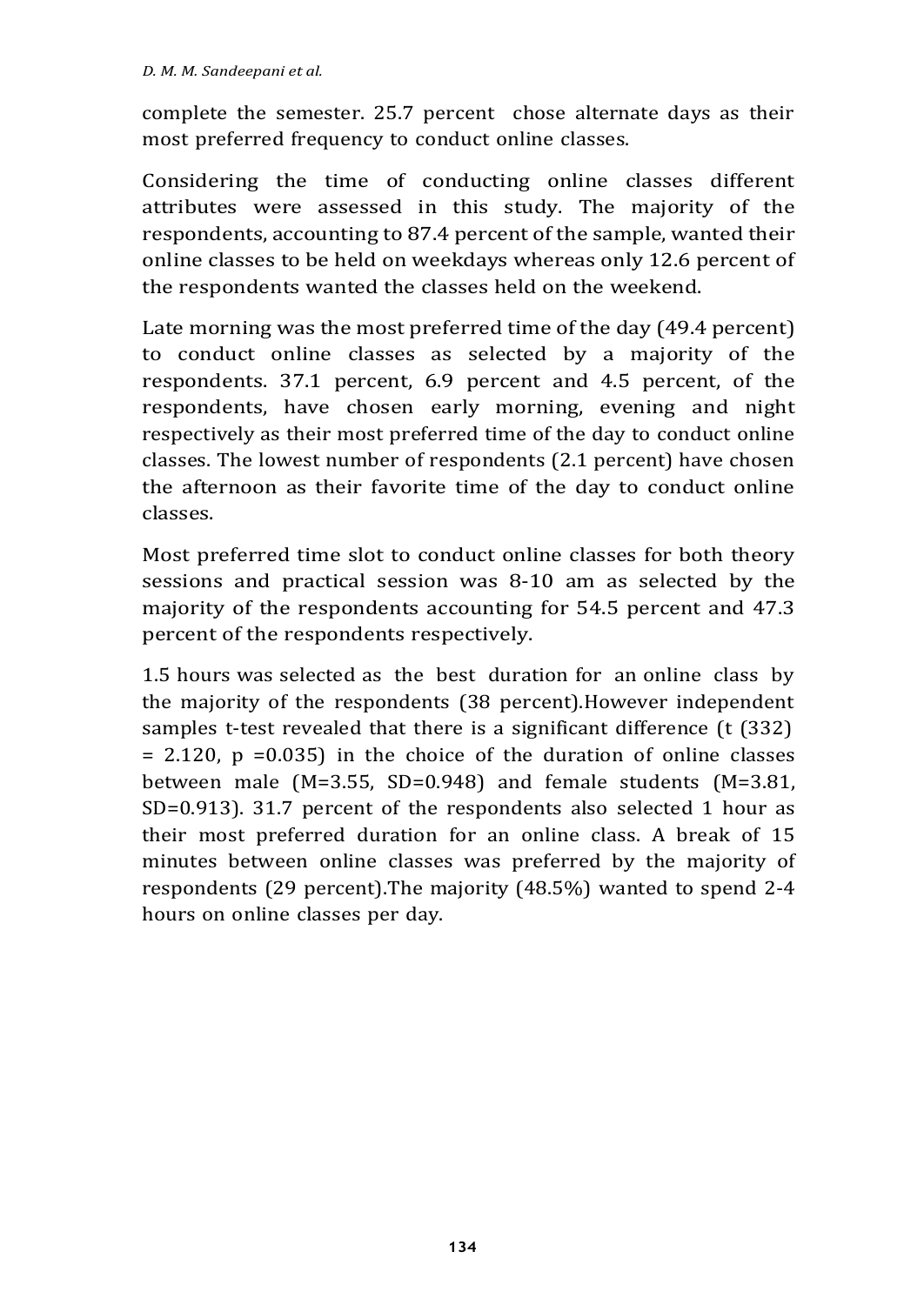| Variable           | Categories          | Percentage |
|--------------------|---------------------|------------|
| Frequency          | As per the schedule | 41         |
|                    | to complete the     |            |
|                    | semester.           |            |
|                    | Alternate days      | 25.7       |
|                    | Daily               | 18.3       |
|                    | Weekly twice        | 8.4        |
|                    | Weekly once         | 5.1        |
|                    | Any other           | 1.5        |
| Time of the week   | Weekdays            | 87.4       |
|                    | Weekend             | 12.6       |
| Time of the day    | Early morning       | 37.1       |
|                    | Late morning        | 49.4       |
|                    | Afternoon           | 2.1        |
|                    | Evening             | 6.9        |
|                    | Night               | 4.5        |
| Time slot (Theory) | 6am-8am             | 26.3       |
|                    | 8am-10 am           | 54.5       |
|                    | 10am-12 pm          | 8.7        |
|                    | 1pm-3pm             | 1.2        |
|                    | 3pm-5pm             | 2.1        |
|                    | 5pm-7pm             | 3          |

## *Frequency and Time attributes of conducting online classes.*

**Table 4.**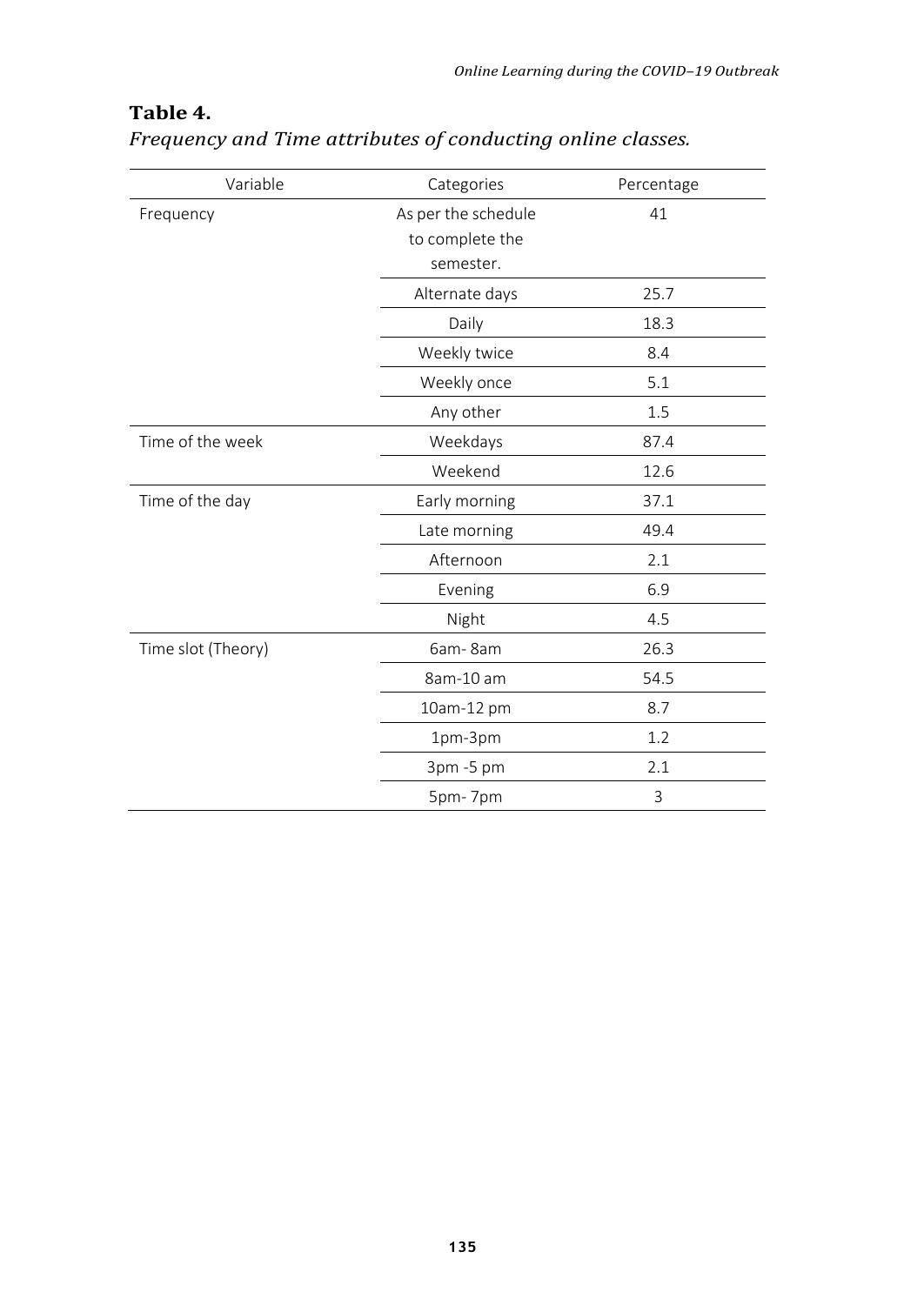|                                         | 7pm-9pm           | 4.2  |
|-----------------------------------------|-------------------|------|
| Time slot (Practical)                   | 6am-8am           | 16.8 |
|                                         | 8am-10 am         | 47.3 |
|                                         | 10am-12 pm        | 19.2 |
|                                         | 1pm-3pm           | 3.6  |
|                                         | 3pm-5 pm          | 6    |
|                                         | 5pm-7pm           | 4.2  |
|                                         | 7pm-9pm           | 3    |
| Duration                                | 30 min            | 1.2  |
|                                         | 45 min            | 6    |
|                                         | 1 hour            | 31.7 |
|                                         | 1.5 hours         | 38   |
|                                         | 2 hours           | 22.5 |
|                                         | More than 2 hours | 0.6  |
| Break between two online                | 15 min            | 29   |
| classes                                 |                   |      |
|                                         | 30 min            | 26.3 |
|                                         | 45 min            | 4.8  |
|                                         | 1 hour            | 26.6 |
|                                         | 1.5 hours         | 13.2 |
| Time spent on online classes<br>per day | Less than 1 hour  | 2.1  |
|                                         | 1-2 hours         | 21.6 |
|                                         | 2-4 hours         | 48.5 |
|                                         | 4-6 hours         | 24.9 |
|                                         | 6-8 hours         | 3    |

#### *Objective 2*

### *Perception of Students towards Online Learning during the COVID-19 Pandemic*

Respondents' perceptions were assessed using a five-point Likert scale. The analysis revealed that the 34.1 percent of the students were neutral about their love and interest in online learning and that they participated in it because they had no other options to cover lessons (31.7 percent). Interestingly, 36.2 percent of respondents stated that online learning provides great enthusiasm for them to learn. However, 34.1 percent of the students liked to learn new technology and they highly recommend online teaching and learning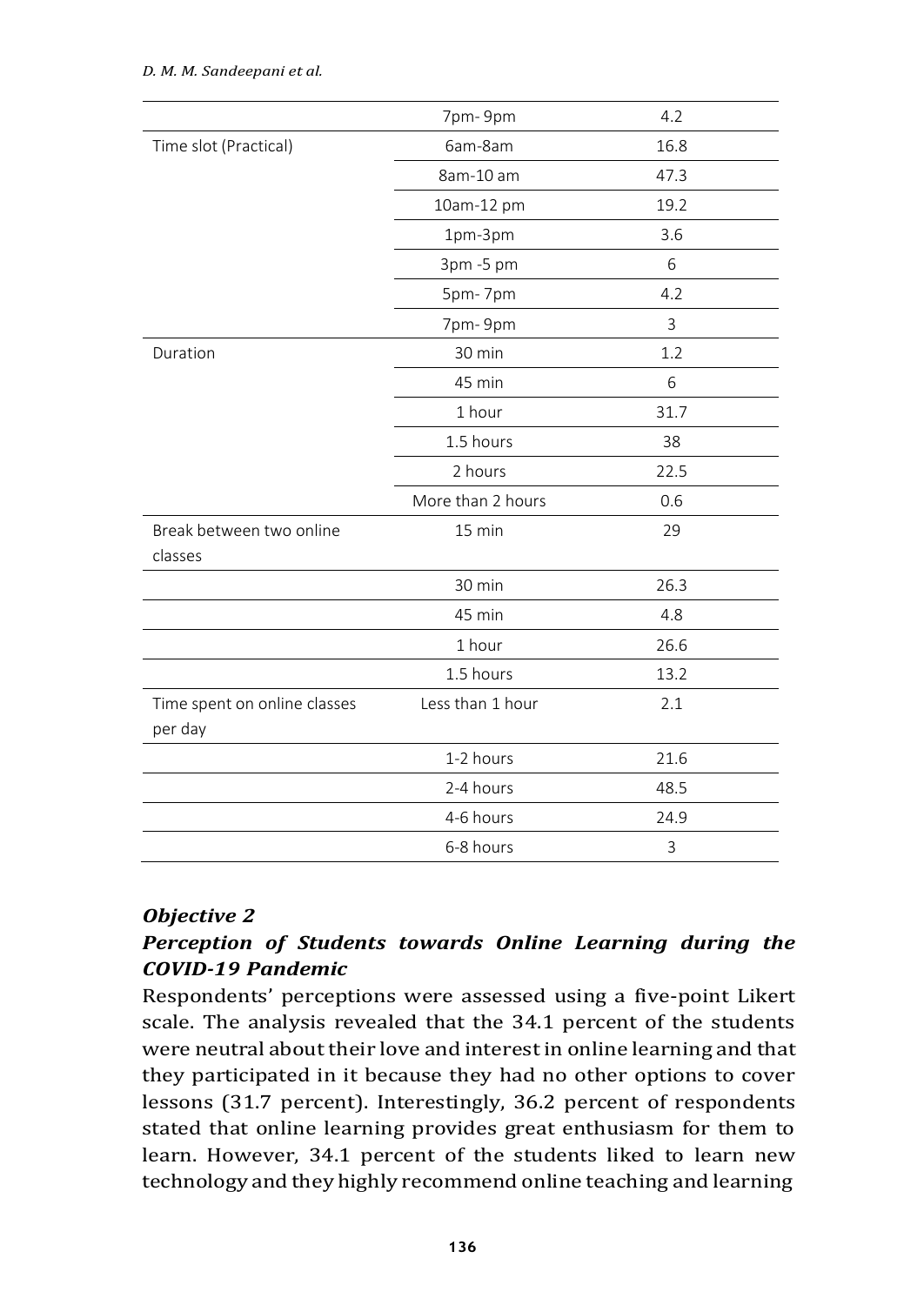to other students disagreeing with the fact that online learning is a boring event. Furthermore, 34.1 percent of the respondents disagreed that online teaching and learning discouraged their interest in learning, implying that students are interested in learning with the online system.

A two-way ANOVA was conducted that examined the effect of gender and academic year on the perception of students for online learning. There was a statistically significant interaction between the effects of gender and academic year on the students' love and interest of online learning, F  $(3, 326) = 3.788$ , p = .011. Simple main effects analysis showed that females were significantly more interested in online learning than males in the 2nd year  $(p = .042)$  and third-year  $(p= .015)$ , but there were no differences between gender in the first year ( $p = .165$ ) or the final year ( $p = .440$ ). Furthermore, the analysis showed a statistically significant interaction between the effects of gender and academic year on students' preference for learning new technologies and recommending online learning for others, F (3, 326)  $=$  4.793, p = .003. Simple main effects analysis showed that females were significantly more interested in online learning than males in 3rd year ( $p = .001$ ), but there were no differences between the genders in the first year ( $p = .580$ ), 2nd year ( $p = .140$ ) or the final year ( $p = .440$ ). There was a statistically significant interaction between the effects of gender and academic year on students perceptions on the ability of online learning to increase their enthusiasm to learn, F  $(3, 326) = 3.074$ , p = .028. However simple main effects analysis showed that there were no differences between gender in the first year ( $p = .536$ ), 2nd year ( $p = .063$ ), third year ( $p = .093$ ) or the final year ( $p = .108$ ) regarding the ability of online learning to increase the student's enthusiasm to learn. Furthermore, the analysis showed a statistically significant interaction between the effects of gender and academic year on students' perception that online learning could discourage their interest in learning, F (3,  $326$  = 3.832, p = .010. Simple main effects analysis showed that females were significantly more interested in online learning than males in the 2nd year ( $p < .001$ ), but there were no differences between the genders in the first year ( $p = .946$ ), third year ( $p = .941$ ) or the final year ( $p = .364$ ). There was not a significant interaction between the effects of gender and academic year on students perception on attending online classes, because they had no other alternative during the pandemic, F  $(3, 326) = 2.610$ , p = .052.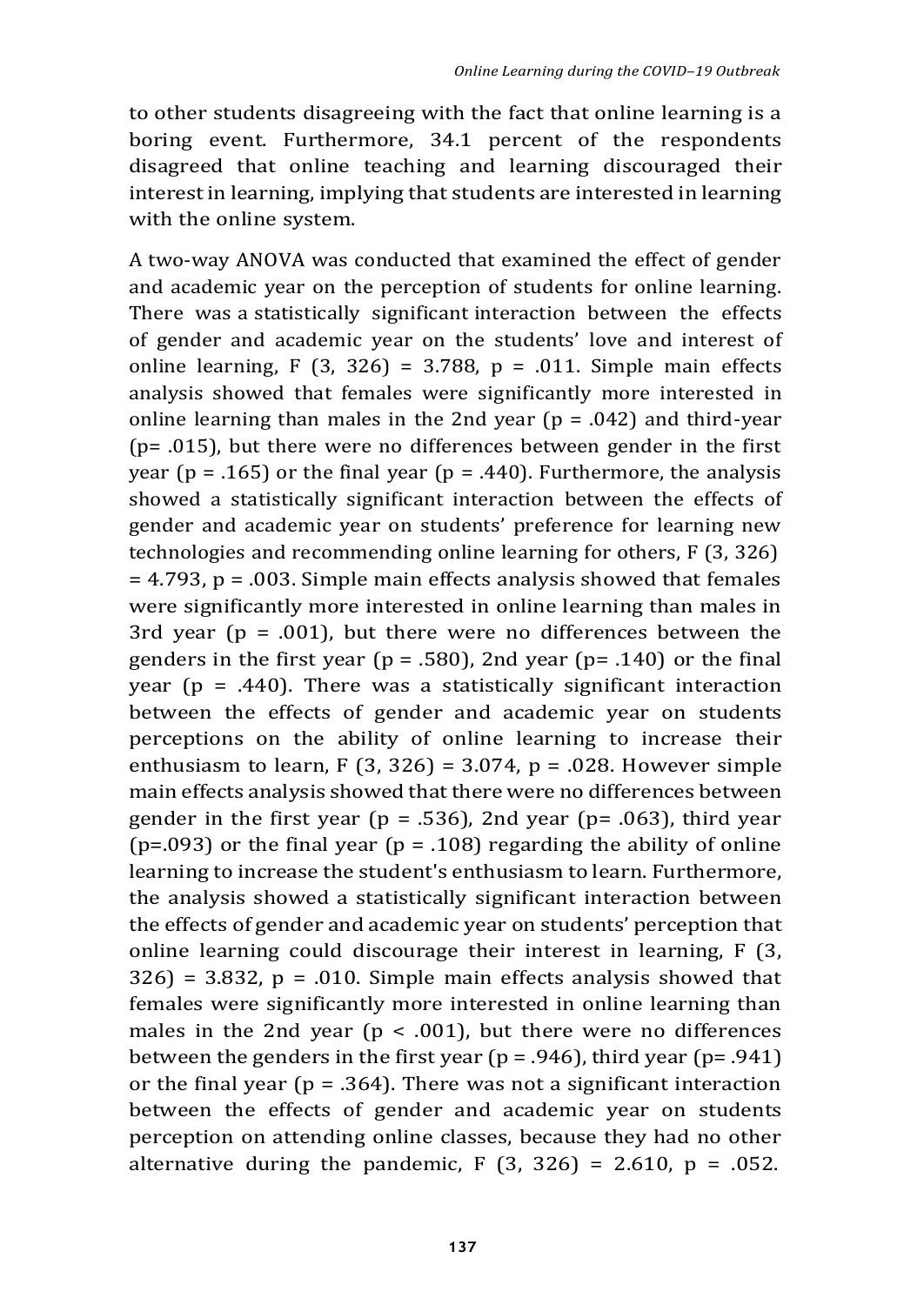Moreover, there was a statistically significant interaction between the effects of gender and academic year on students' perception on the uninteresting nature of online classes and recommending/not recommending it to others. Simple main effects analysis showed that females were significantly more interested in the nature of online learning owing to its engaging nature and were most likely to recommend it to others than males in the 2nd year ( $p = .019$ ), but there were no differences between gender in the first year ( $p = .254$ ), third year ( $p = .539$ ) or the final year ( $p = .237$ ).

#### **Table 5.**

*Perceptions of students towards online learning during the COVID-19 pandemic*

|                    | Strongly | <b>Disagree</b> | Neutral | Agree | Strongly |
|--------------------|----------|-----------------|---------|-------|----------|
|                    | disagree | (% )            | (% )    | (%)   | Agree    |
|                    | (% )     |                 |         |       | $(\% )$  |
| 1. I participated  | 6        | 9               | 34.1    | 32.9  | 18       |
| in online classes  |          |                 |         |       |          |
| with a great       |          |                 |         |       |          |
| interest as I love |          |                 |         |       |          |
| online learning    |          |                 |         |       |          |
| 2. I like to learn | 5.4      | 8.1             | 30.8    | 34.1  | 21.6     |
| new technology     |          |                 |         |       |          |
| and I highly       |          |                 |         |       |          |
| recommend          |          |                 |         |       |          |
| online teaching    |          |                 |         |       |          |
| and learning       |          |                 |         |       |          |
| 3. Online          | 4.8      | 12              | 29.6    | 36.2  | 17.4     |
| teaching and       |          |                 |         |       |          |
| learning give me   |          |                 |         |       |          |
| great              |          |                 |         |       |          |
| enthusiasm to      |          |                 |         |       |          |
| learn              |          |                 |         |       |          |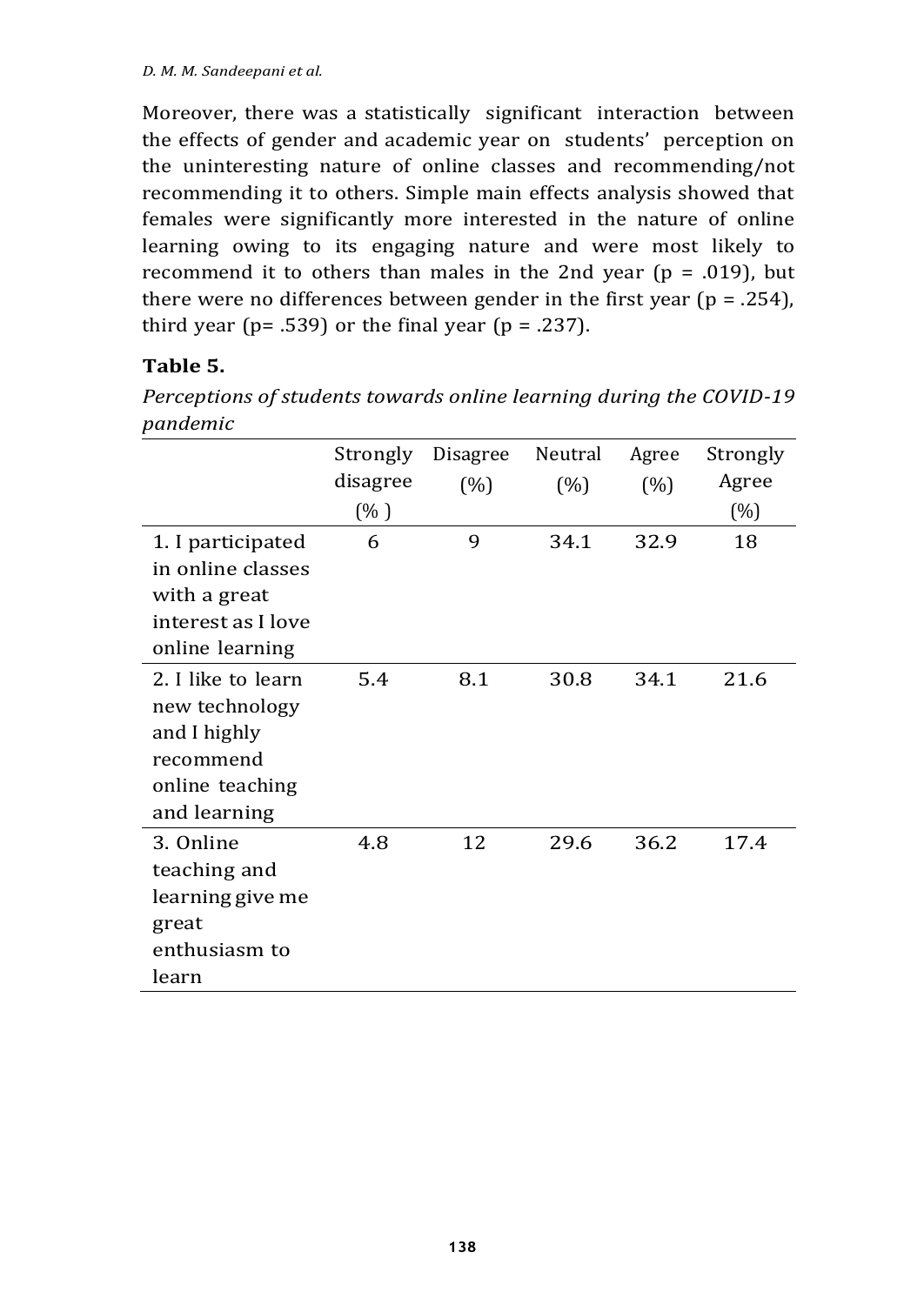|  | Online Learning during the COVID–19 Outbreak |
|--|----------------------------------------------|
|--|----------------------------------------------|

| 4. Online          | 24.3 | 34.1 | 26.6 | 11.7 | 3.3 |
|--------------------|------|------|------|------|-----|
| teaching and       |      |      |      |      |     |
| learning           |      |      |      |      |     |
| discourage my      |      |      |      |      |     |
| interest of        |      |      |      |      |     |
| learning           |      |      |      |      |     |
| 5. I participated  | 21.3 | 29.9 | 31.7 | 13.5 | 3.6 |
| in online classes  |      |      |      |      |     |
| with low interest  |      |      |      |      |     |
| as I have no any   |      |      |      |      |     |
| other alternatives |      |      |      |      |     |
| to learn my        |      |      |      |      |     |
| courses            |      |      |      |      |     |
| 6. Online          | 29.9 | 30.2 | 28.1 | 9.9  | 1.8 |
| learning is so     |      |      |      |      |     |
| boring that I will |      |      |      |      |     |
| never recommend    |      |      |      |      |     |
| it to anyone       |      |      |      |      |     |

### *Perceptions of Students towards the Benefits of Online Learning during the COVID-19 Pandemic*

The study assessed the perception of students towards the benefits of online learning. 38.9 percent of the respondents stated that online learning gives a flexible schedule and convenience to them. 30.5 percent of the respondents stated online learning is more comfortable for them implying that students prefer online learning compared to traditional classrooms.43.1 percent of the respondents agreed that online learning helped them improve their technical skills implying students are more enthusiastic about learning new technology. Furthermore, 34.1 percent of the respondents agreed that online learning gave them greater ability to concentrate implying that students are more considerate about achieving selfdiscipline in their academic work. 30.8 percent of the respondents were neutral about the interactive nature of the online classes compared to traditional classes implying that students are not comfortable about the learning environment and steps need to be taken to enhance the interactive nature of online classes. 36.2 percent of the respondents stated that online learning enhanced their self-discipline and responsibility of learning indicating online learning has paved the path for students to be more responsible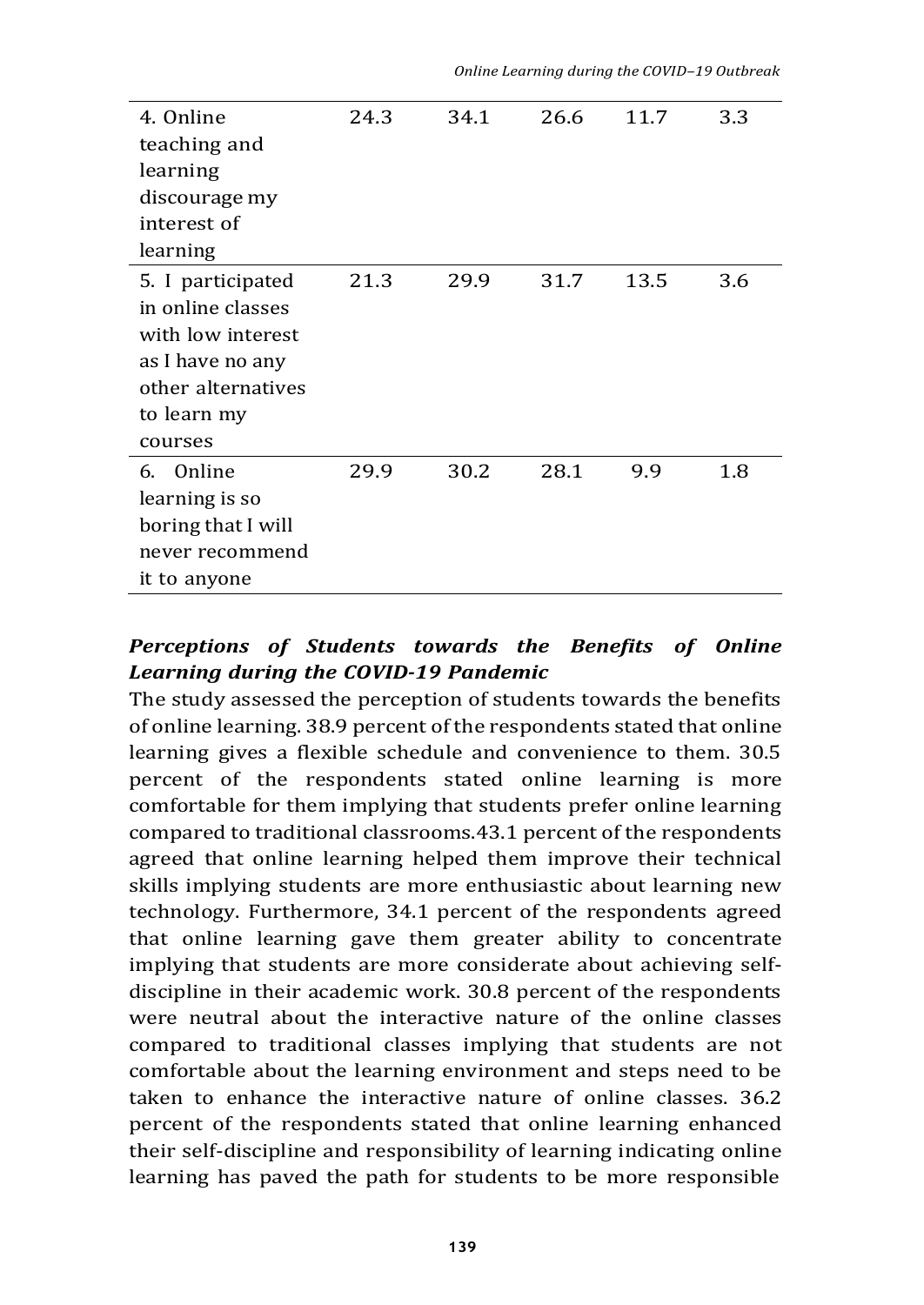about their academic work. Furthermore, independent samples ttest revealed that there was a significant difference  $(t (332) = 2.267)$ , p =0.024) in the perception of male (M=3.06, SD=1.162) and female students (M=3.4, SD=1.053) towards the ability of online learning to enhance their self-discipline and responsibility of learning.

#### **Table 6.**

*Perceptions of students towards the benefits of online learning during the COVID-19 pandemic.*

|             | Strongly | Disagree | Neutral | Agree | Strongly |
|-------------|----------|----------|---------|-------|----------|
|             | disagree | (%)      | (%)     | (%)   | Agree    |
|             | (% )     |          |         |       | $(\%)$   |
| 1. Online   | 3.9      | 7.8      | 26.9    | 38.9  | 22.5     |
| learning    |          |          |         |       |          |
| gives a     |          |          |         |       |          |
| flexible    |          |          |         |       |          |
| schedule    |          |          |         |       |          |
| and         |          |          |         |       |          |
| convenienc  |          |          |         |       |          |
| e           |          |          |         |       |          |
| 2. Online   | 5.1      | 9.3      | 30.5    | 30.5  | 24.6     |
| learning is |          |          |         |       |          |
| more        |          |          |         |       |          |
| comfortable |          |          |         |       |          |
| for me      |          |          |         |       |          |
| 3. Online   | 3        | 5.1      | 24.3    | 43.1  | 24.6     |
| learning    |          |          |         |       |          |
| helps to    |          |          |         |       |          |
| improve my  |          |          |         |       |          |
| technical   |          |          |         |       |          |
| skills      |          |          |         |       |          |
| 4. Online   | 4.8      | 11.7     | 32.9    | 34.1  | 16.5     |
| learning    |          |          |         |       |          |
| gives me    |          |          |         |       |          |
| greater     |          |          |         |       |          |
| ability to  |          |          |         |       |          |
| concentrate |          |          |         |       |          |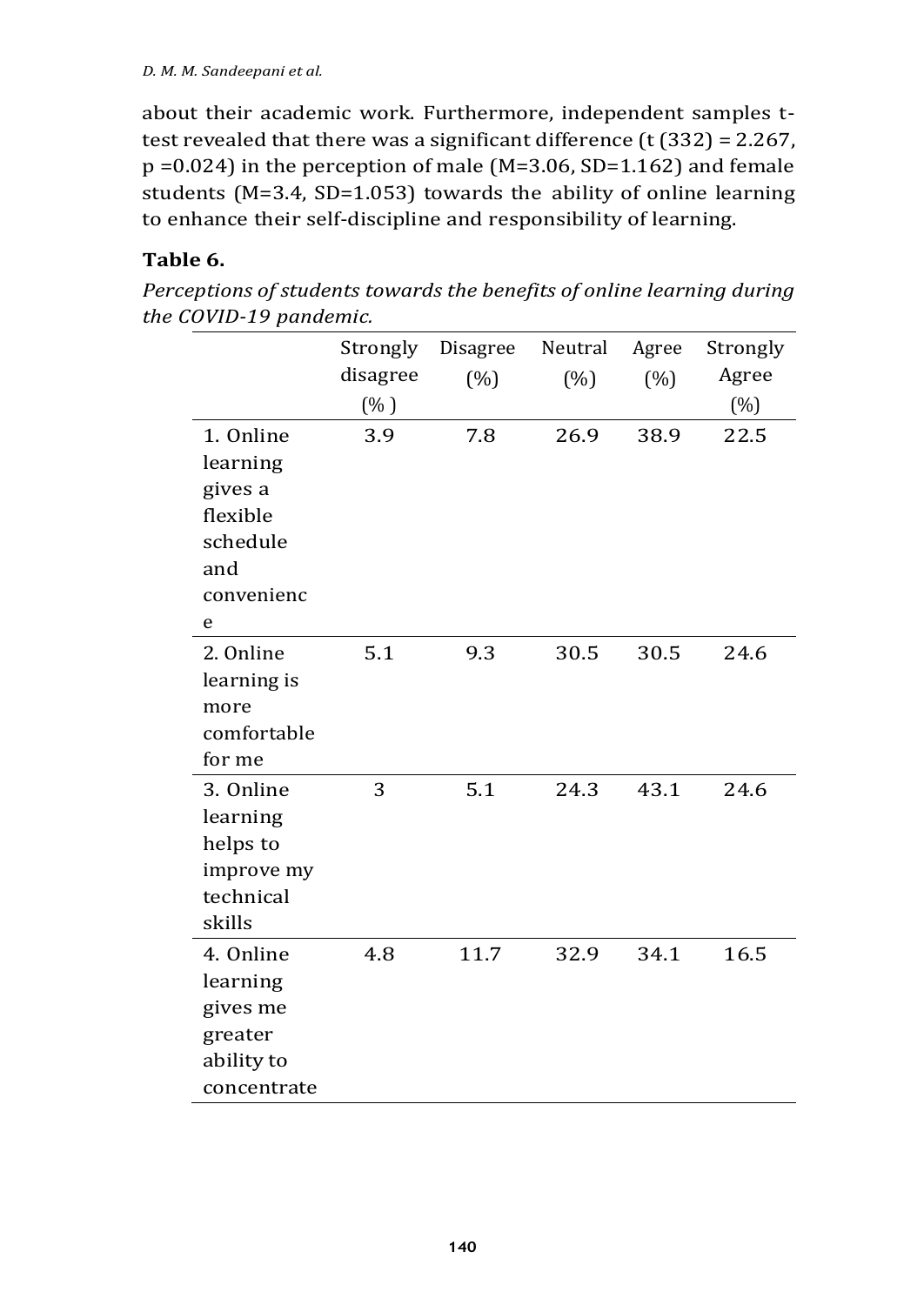*Online Learning during the COVID–19 Outbreak*

| 5. I feel       | 12  | 25.7 | 30.8 | 18.6 | 12.9 |
|-----------------|-----|------|------|------|------|
| online          |     |      |      |      |      |
| learning is     |     |      |      |      |      |
| more            |     |      |      |      |      |
| interactive     |     |      |      |      |      |
| than physical   |     |      |      |      |      |
| classroom       |     |      |      |      |      |
| lectures        |     |      |      |      |      |
| 6. Online       | 7.2 | 11.7 | 36.2 | 30.8 | 14.1 |
| learning        |     |      |      |      |      |
| enhances my     |     |      |      |      |      |
|                 |     |      |      |      |      |
| self-discipline |     |      |      |      |      |
| and             |     |      |      |      |      |
| responsibility  |     |      |      |      |      |

### *Satisfaction expressed of students towards online learning during the COVID-19 pandemic*

The study assessed the satisfaction of respondents who faced the online classes conducted by the faculty during the pandemic. Overall, a majority of 45 percent and 50 percent of respondents have stated that they are satisfied with audio facilities and video content of the online classes respectively. Regarding the overall satisfaction about online classes majority of respondents (49 percent) have stated that they are satisfied with online classes that were conducted by the faculty. 45 percent of the respondents have recommended online classes for others and 87 percent of the respondents stated online learning should be made a part of the academic curriculum in the future.

#### *Objective 3*

### *Constraints that Affected Students when Adapting to Online Learning during COVID-19*

The study assessed the constraints and limitations which affected the students in adapting to online learning during the pandemic (Table 7). Accordingly, majority of the students (40.7 percent) faced lack of connectivity/network issues as their main problem. Another 31.4 percent of the students faced data limitations and data speed issues. 8.4 percent of the sample stated that not having a personal internet connection is a barrier for them to engage in online learning.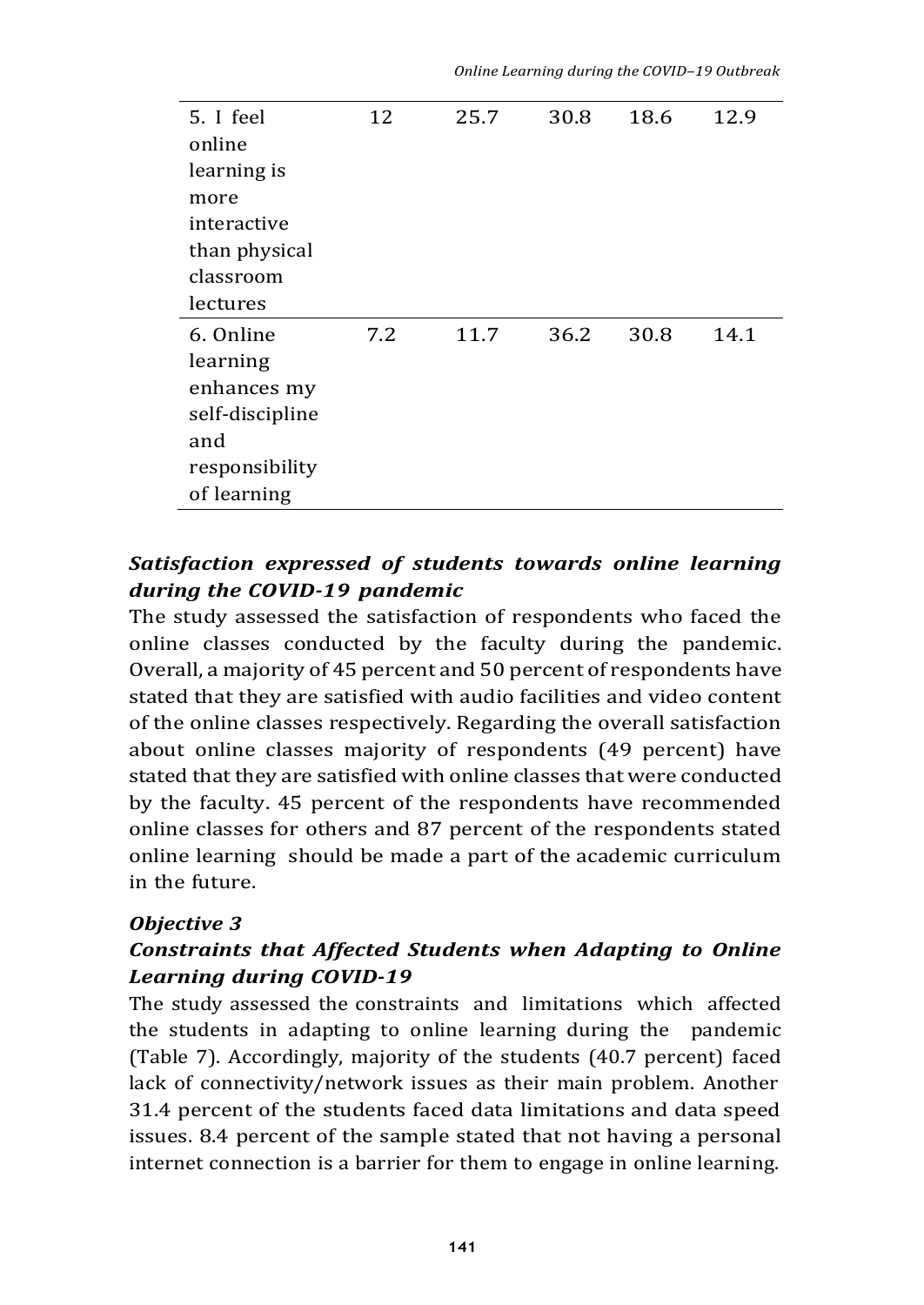### *Table 7.*

*Constraints the students faced when adapting to online learning during COVID-19.*

| Barrier                             | Percentage |
|-------------------------------------|------------|
| Lack of connectivity/network issues | 40.7       |
| Poor digital skills                 | 2.7        |
| Data limit and Data speed           | 31.4       |
| Lack of device                      | 3.9        |
| Poor electricity                    | 5.7        |
| No face to face interaction         | 8.4        |
| Any other (Please specify)          | 7.2        |

# **Conclusion**

To keep up with the academic calendars, colleges, universities and institutions are switching to online channels.It could be too early to tell how online learning is perceived by students who are reorienting themselves to a newer mode of learning. However, understanding the preparation and perceptions of students is an important objective of this research. .The results of this analysis revealed that the majority of the students showed promising results in the wake of COVID-19 towards online learning. Most of the students were satisfied with online learning and they wanted to recommend it to others and make online learning a part of the academic curriculum in the future. The laptop was the first choice of device for the majority of students for online learning. The majority of the students wanted to arrange the online classes as per the schedule to complete the semester on weekdays during the late morning from 8:00 to 10:00 am, with duration of 1.5 hours. However the majority of the students faced lack of connectivity/network issues as their main problem during the pandemicTherefore these variables should be taken into consideration when developing an online course to make the teachinglearning process more successful.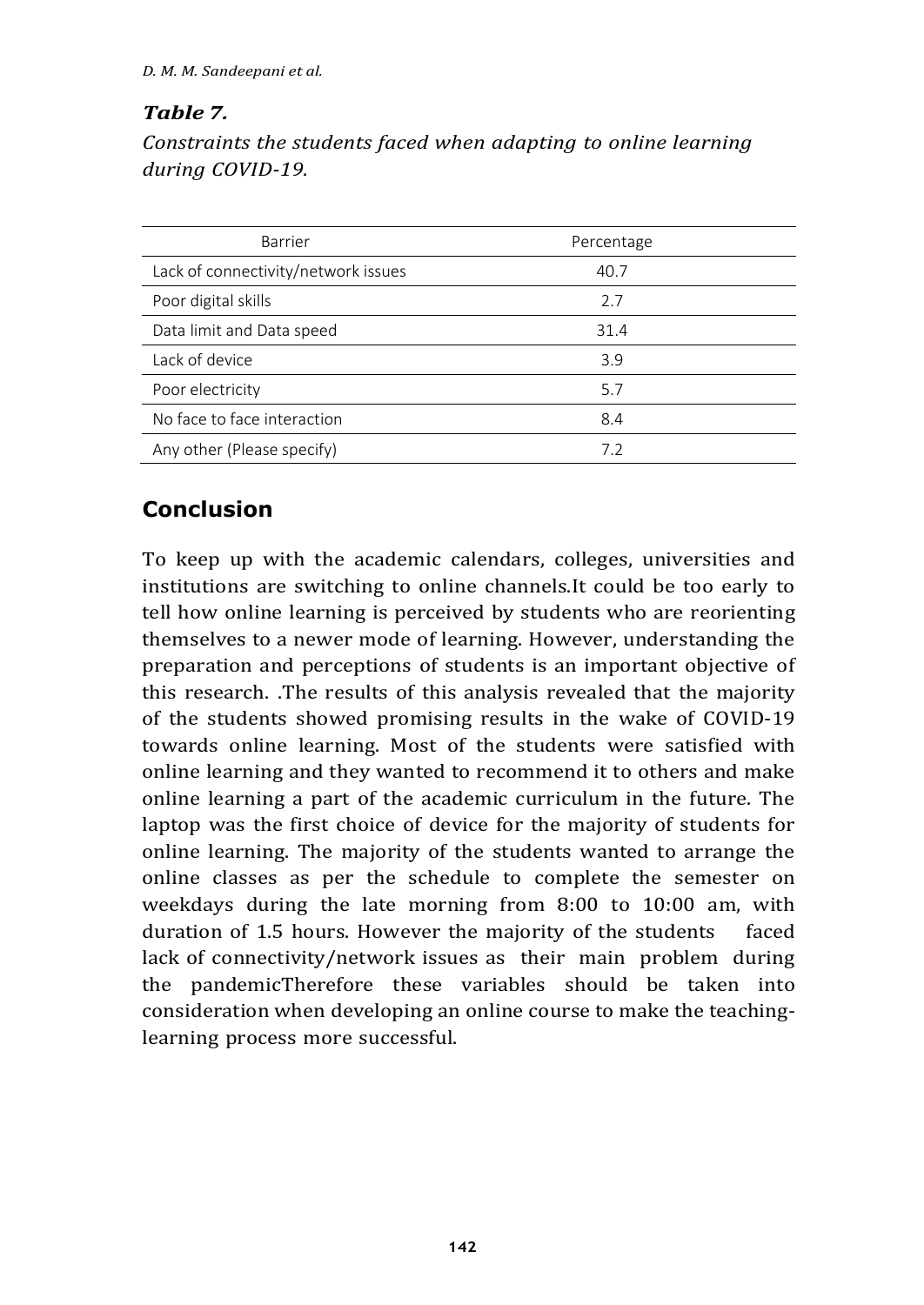#### **References**

- Agarwal, S. & Kaushik, J. S. (2020). Student's Perception of Online Learning during COVID Pandemic. *Indian Journal of Pediatrics*, 87(7), 554. DOI:https://doi.org/10.1007/s12098-020-03327-7
- Agung, A. S. & Surtikanti, M. W. (2020). Students' Perception of Online Learning during COVID-19 Pandemic: A Case Study on the English Students of STKIP Pamane Talino.SOSHUM. *Jurnal Sosial Dan Humaniora*, 10(2), 225–235. DOI: <http://dx.doi.org/10.31940/soshum.v10i2.1316>
- Bączek, M. Z.-B., & Wożakowska-Kapłon, B. (2020). Students' perception of online learning during the COVID-19 pandemic: a survey study of Polish medical students. *Research Square*, 1–14. DOI:10.21203/rs.3.rs-41178/v1
- Chizmar, J. F. (1999). Web-based learning environments guided by principles of good teaching practice. *The Journal of Economic Education*, 30(3), 248-259. DOI: 10.1080/00220489909595985
- Hayashi, R. G. (2020). *Online Learning in Sri Lanka's Higher Education Institutions.* ADB BRIEFS.
- Kim, K. J. (2005). Online MBA students' perceptions of online learning: Benefits, challenges, and suggestions. *The Internet and Higher Education*, 8(4), 335-344. DOI:10.1016/J.IHEDUC.2005.09.005
- Lim, D. H. (2007). Online vs blended learning: differences in instructional outcomes and learner satisfaction. *Journal of Asynchronous Learning Networks*, 11(2), 27–42.
- McVay, M. (2000). *Developing a web-based distance student orientation to enhance student success in an online bachelor's degree completion program.* Ed.D. Program. Florida: Nova Southeastern University.
- McVay, M. (2001). *How to be a successful distance learning student: Learning on the Internet.* New York: Prentice Hall.
- Petrides, L. (2002). Web-based technologies for distributed (or distance) learning: Creating learning-centered educational